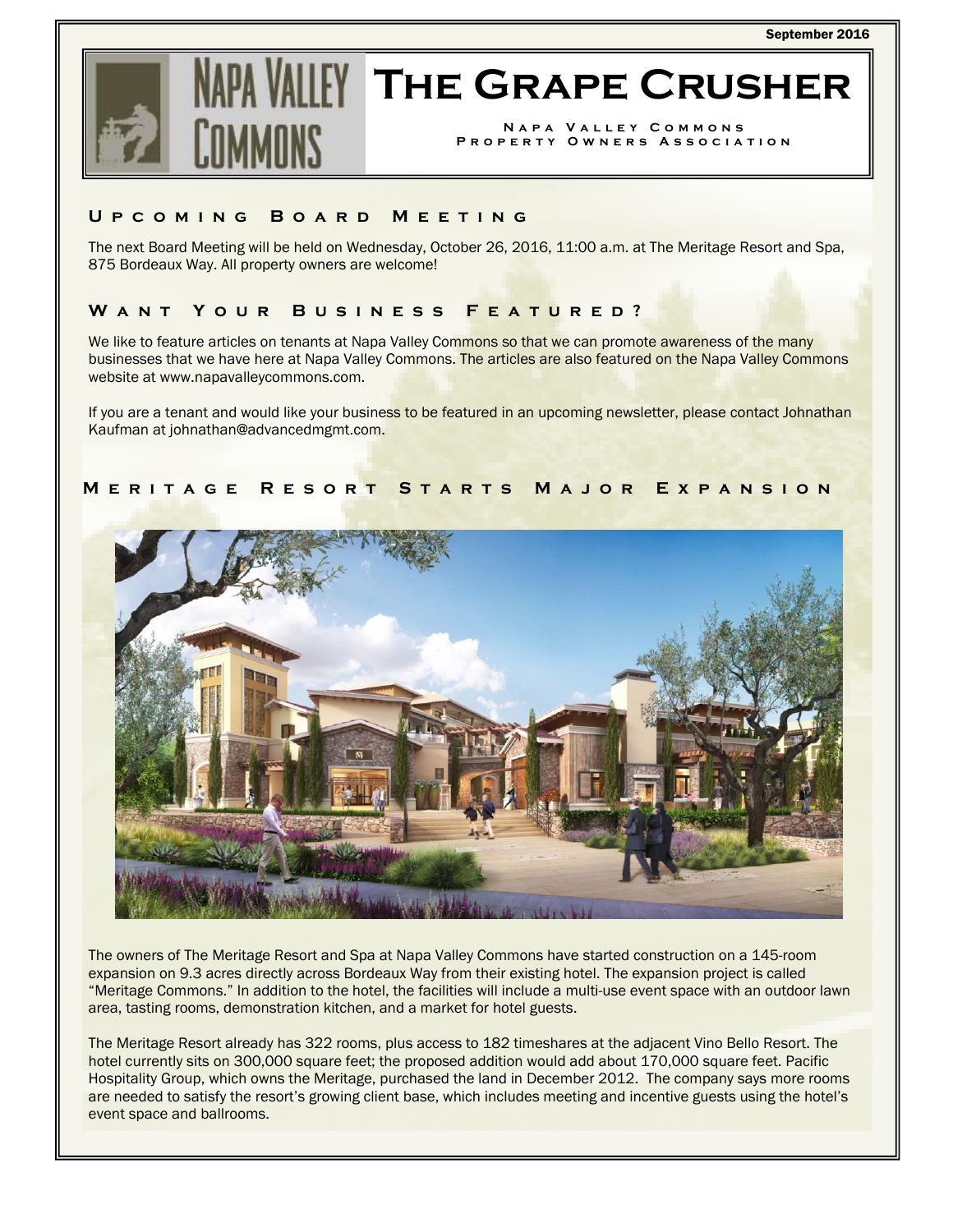PAGE 2 THE GRAPE CRUSHER

**Vision for Vista Point Park and Caltrans Right of Way (ROW)** 



Rendering WATG WISTA POINT

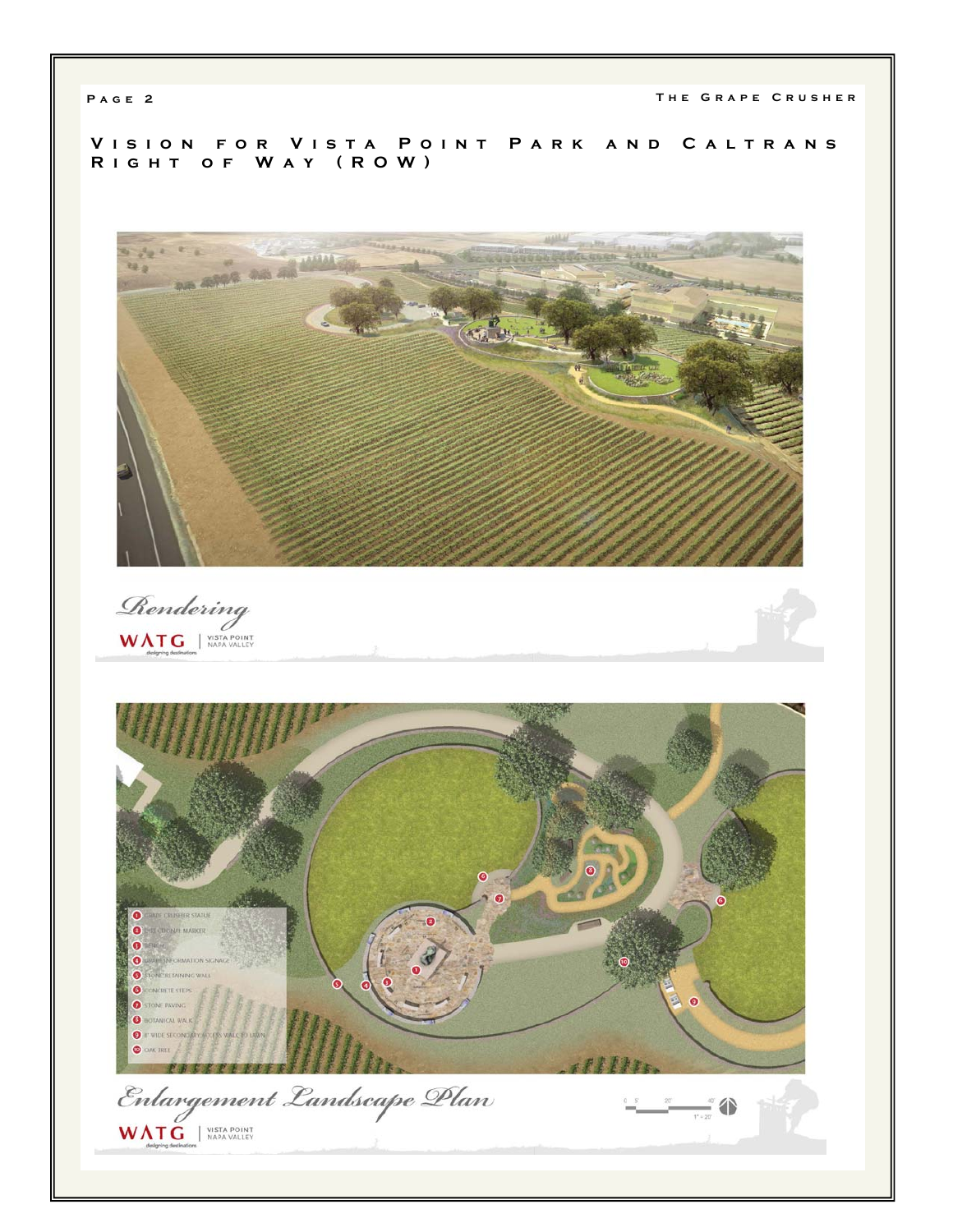#### **Page 3 The Grape Crusher**

Napa Valley Commons is located at one of the key entrances to the Napa Valley. The Board of Directors retained WATG to create a new vision to enhance Vista Point Park and the adjacent Caltrans ROW. With the proposed highway connection of Highway 12 and Highway 221 underway, the opportunity arises to enhance this special public park space in conjunction with the adjacent Caltrans ROW.

This vision concept design is the result of field visits and documentation of opportunities, strategic view analysis, and various internal design workshops. The Board of Directors approved the WATG vision in 2015.

More than 30 years ago, the Vista Point Park and sculpture was built and paid for by the original developer (Peter Bedford). The sculpture and current amenities sit on Caltrans ROW but have always been contractually maintained by the POA. The POA is seeking ownership of the Vista Point Park to greatly enhance this amenity of Napa Valley Commons.

The new vision creates a park that can be truly used and enjoyed by visitors. As depicted in the renderings, the area around the sculpture would be changed to allow more visitors to walk/sit around the sculpture. This would provide a better sense of location and direction to visitors as well as appreciation of incredible vistas. Information signs would tell of the sculpture, vineyards, history and vistas. Two lawn areas would be created for greater visitor use and events to take place and landscaping would be greatly enhanced. Pedestrian and bicycle facilities would be added and/or enhanced, connecting to existing facilities and thus contributing to a more "active" transportation system. Restrooms would be added. Lighting and security would be improved. The most iconic sculpture in Napa Valley would be set in a worthy artistic setting. As planned, the park would be nestled in vineyards on all sides.

The POA is in active discussions with Caltrans on a plan to make the vision a reality. It is a very exciting project for Napa and the POA. A lot of work has been done to vet the vision with City of Napa, County of Napa and State officials. So far we continue to receive 100% support for the vision. The vision is to transform the principal gateway to the Napa Valley and the Vista Point Park.

#### **Possible Soscol Junction Interchange Overcrossing**



An article recently appeared in the Napa Valley Register (4.13.16) telling of a new idea to address some of the concerns associated with the planned \$40 million flyover joining southbound Highway 221 to southbound Highway 29. As we know, the traffic at this intersection is very difficult.

As part of the Draft EIR process for this project, alternative designs are under consideration to address issues that have been raised such as cyclist and pedestrian movement (which would be impaired by a flyover). The article noted that two roundabouts would be on Highway 221 and that traffic on Highway 29 would simply flow through without traffic signals.

The proposed roundabouts would be on either side of Highway 29 and serve as the onramps and off-ramps. The roundabouts solution would have no traffic signals. The article notes that "Once Caltrans settles on a design for Soscol Junction, a big barrier must still be overcome before the project begins construction. The money must be found to build it.

The Napa Valley Register article can be found at: http://tinyurl.com/z6chlfz